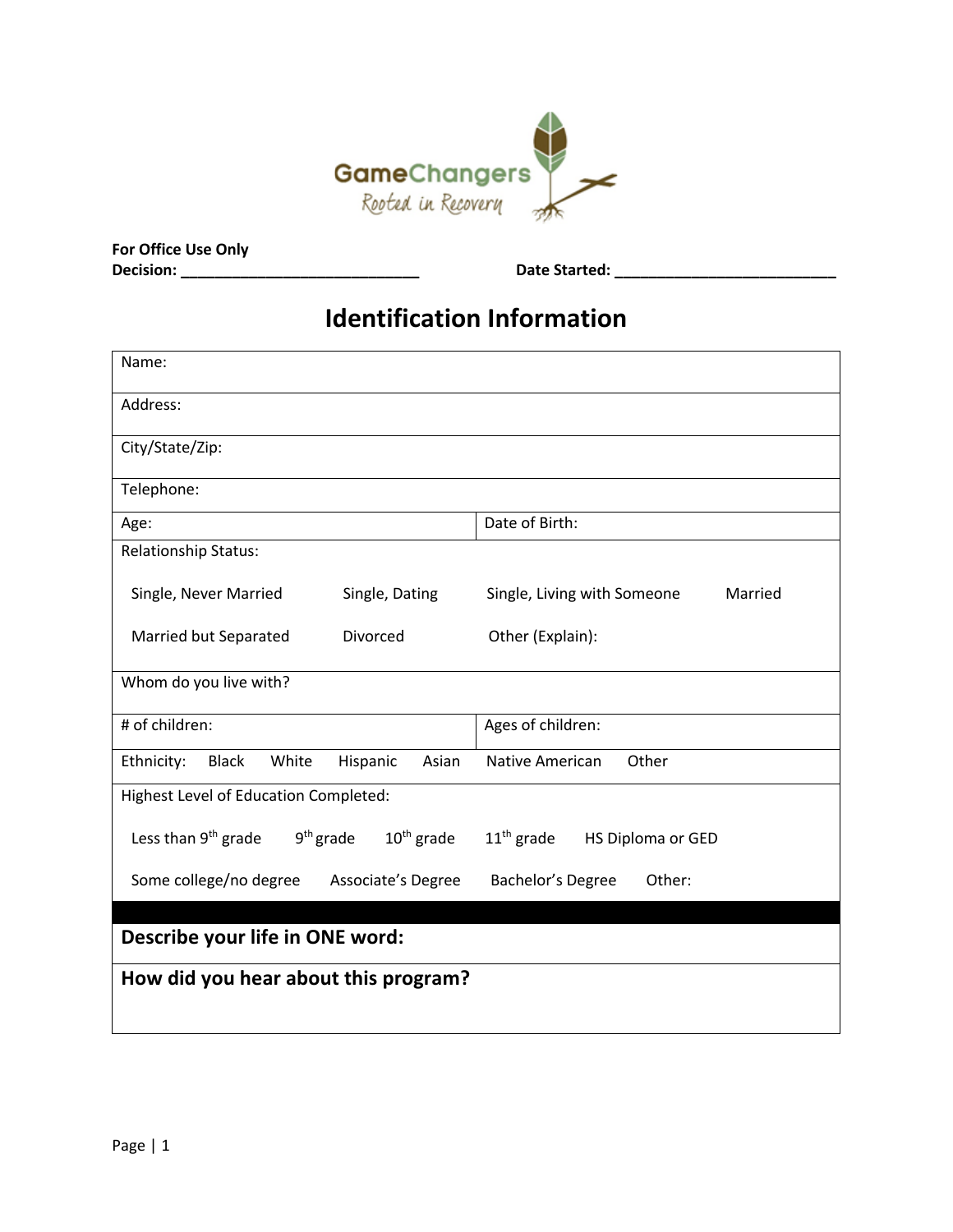

**For Office Use Only Decision: \_\_\_\_\_\_\_\_\_\_\_\_\_\_\_\_\_\_\_\_\_\_\_\_\_\_\_\_ Date Started: \_\_\_\_\_\_\_\_\_\_\_\_\_\_\_\_\_\_\_\_\_\_\_\_\_\_**

### **Primary Contact Information**

| Name:                     |  |
|---------------------------|--|
| Address:                  |  |
| Telephone Number:         |  |
| Relationship to resident: |  |

### **Financial Responsibilities**

| Are you responsible for any of the following? | If Yes, please list amount: |
|-----------------------------------------------|-----------------------------|
| Child Support: Yes No                         |                             |
| Restitution: Yes No                           |                             |
| Probation Fees: Yes No                        |                             |
| Court Fees: Yes No                            |                             |
| Other:                                        |                             |

#### **Previous Counseling History**

| Have you ever been in counseling?<br>Yes.<br>No                                                               |                   |        |  |
|---------------------------------------------------------------------------------------------------------------|-------------------|--------|--|
| If Yes, how many times?                                                                                       |                   |        |  |
| Why?                                                                                                          | When?             | Where? |  |
|                                                                                                               |                   |        |  |
|                                                                                                               |                   |        |  |
| Have you ever been diagnosed as mentally ill?                                                                 | No.<br><b>Yes</b> |        |  |
| If Yes, how many times?                                                                                       |                   |        |  |
| Are you currently receiving help from another counselor, minister/religious leader, therapist,                |                   |        |  |
| psychotherapist, psychologist, psychiatrist, social worker, or other professional?<br><b>Yes</b><br><b>No</b> |                   |        |  |
| Who?                                                                                                          | Where?            | Why?   |  |
|                                                                                                               |                   |        |  |
|                                                                                                               |                   |        |  |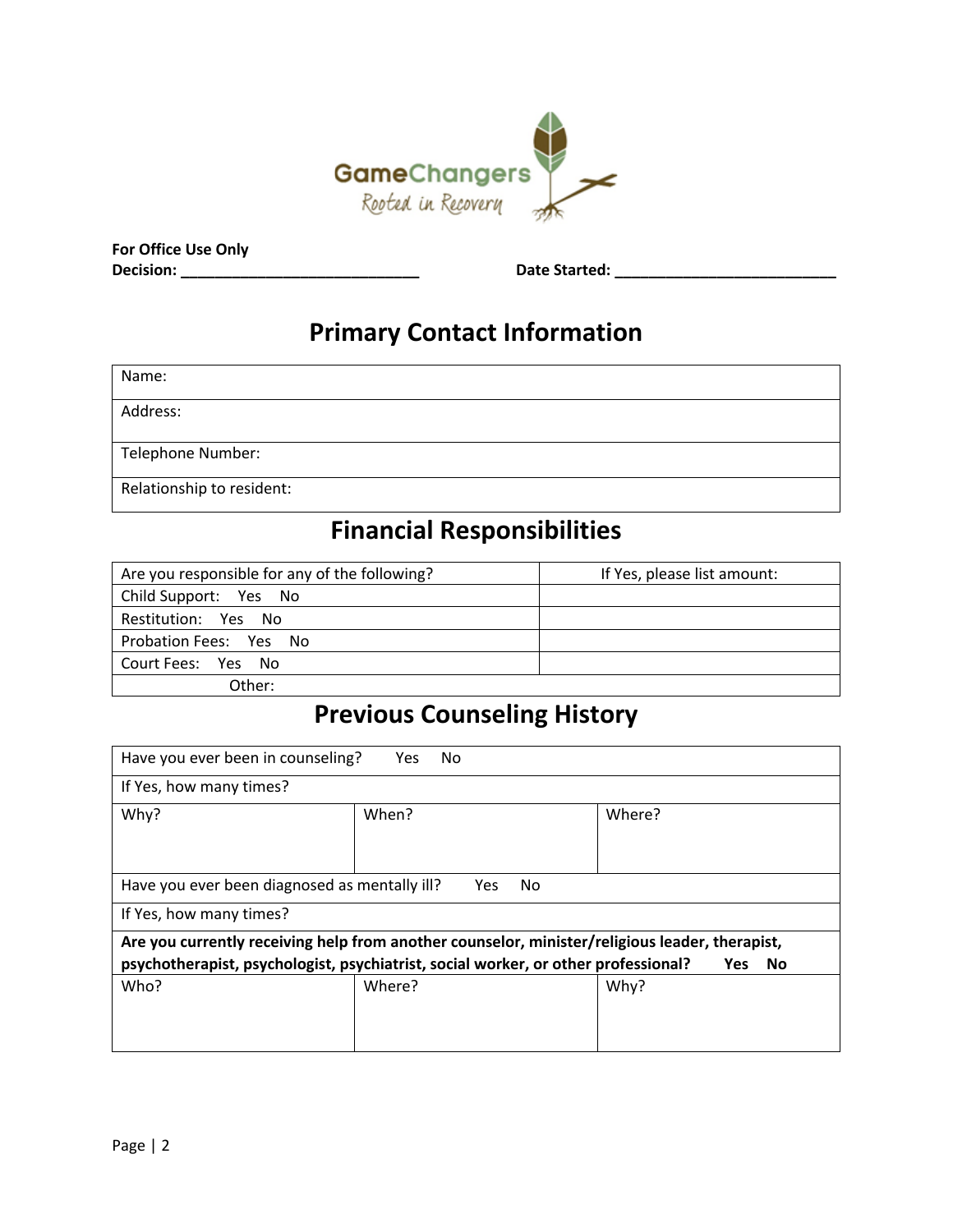

| For Office Use Only |  |
|---------------------|--|
| Decision:           |  |

**Decision: \_\_\_\_\_\_\_\_\_\_\_\_\_\_\_\_\_\_\_\_\_\_\_\_\_\_\_\_ Date Started: \_\_\_\_\_\_\_\_\_\_\_\_\_\_\_\_\_\_\_\_\_\_\_\_\_\_**

# **Medical History**

| Describe your present physical/medical condition:<br>Excellent<br>Poor<br>Fair<br>Good |                                                        |                        |            |  |                    |          |
|----------------------------------------------------------------------------------------|--------------------------------------------------------|------------------------|------------|--|--------------------|----------|
| Have you ever used needles?<br>No.<br><b>Yes</b>                                       |                                                        |                        |            |  |                    |          |
| Are you currently on medication?                                                       | <b>Yes</b><br>No                                       |                        |            |  |                    |          |
| If Yes, what medications?                                                              |                                                        |                        |            |  |                    |          |
| Do you have any present physical problems?                                             | <b>Yes</b>                                             | No                     |            |  |                    |          |
| If Yes, explain:                                                                       |                                                        |                        |            |  |                    |          |
|                                                                                        | In the past year, have you had (circle all that apply) |                        |            |  |                    |          |
| Allergies                                                                              | Asthma                                                 |                        | STD/Herpes |  |                    | HIV/AIDS |
| <b>Mental Problems</b>                                                                 | High Blood Pressure                                    | <b>Dental Problems</b> |            |  | <b>Hepatitis C</b> |          |
| Liver Problems                                                                         | <b>Heart Disease</b>                                   | Chronic Cough          |            |  | TB                 |          |
| Depression                                                                             | <b>DTs</b>                                             | <b>Special Diet</b>    |            |  | Dermatitis         |          |
| <b>Diabetes</b>                                                                        | Epilepsy                                               | Difficulty Breathing   |            |  | Open Sores         |          |
| Other:                                                                                 |                                                        |                        |            |  |                    |          |
| If Yes to any of the above, explain:                                                   |                                                        |                        |            |  |                    |          |
|                                                                                        |                                                        |                        |            |  |                    |          |
|                                                                                        |                                                        |                        |            |  |                    |          |
|                                                                                        |                                                        |                        |            |  |                    |          |
|                                                                                        |                                                        |                        |            |  |                    |          |
|                                                                                        |                                                        |                        |            |  |                    |          |

# **Religious Background**

| Last Church Attended:                                        |               |                      |                                |
|--------------------------------------------------------------|---------------|----------------------|--------------------------------|
| When?                                                        |               | Location:            |                                |
| Choose a phrase that <b>best</b> describes you (circle one): |               |                      |                                |
| I'm a Christian                                              | I'm Religious | I'm against Religion | I'm familiar with Christianity |
| I'm not interested in God<br>I'm not sure                    |               |                      |                                |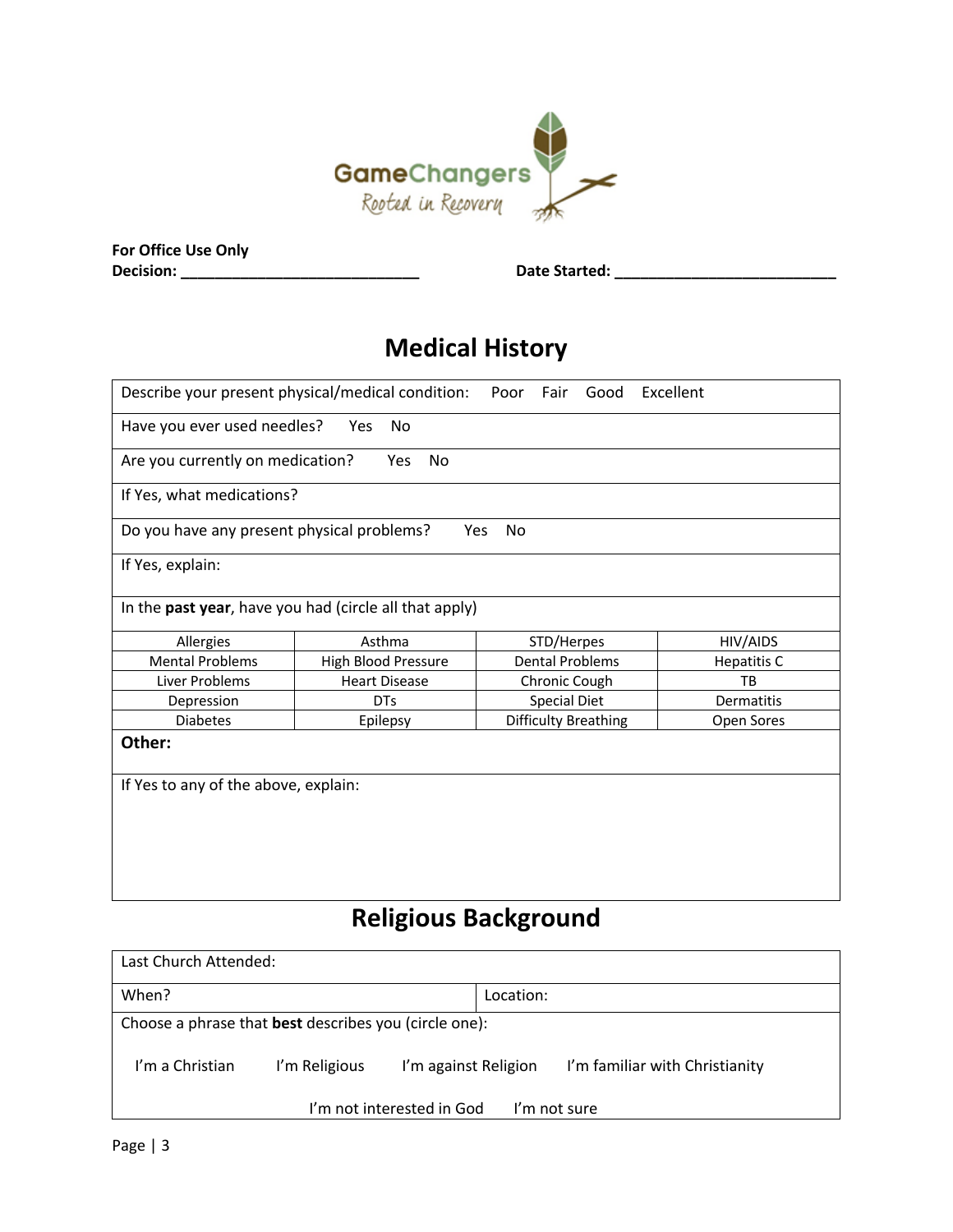

| For Office Use Only |  |
|---------------------|--|
| Decision:           |  |

**Decision: \_\_\_\_\_\_\_\_\_\_\_\_\_\_\_\_\_\_\_\_\_\_\_\_\_\_\_\_ Date Started: \_\_\_\_\_\_\_\_\_\_\_\_\_\_\_\_\_\_\_\_\_\_\_\_\_\_**

# **Substance Abuse History**

| How long have you used drugs/alcohol?                                                                                                                              |                            |                                           |  |  |
|--------------------------------------------------------------------------------------------------------------------------------------------------------------------|----------------------------|-------------------------------------------|--|--|
| At what age did you begin using?                                                                                                                                   |                            | Year use began:                           |  |  |
| Does your spouse/family know of your drug/alcohol use/addiction?                                                                                                   |                            | <b>No</b><br>Yes                          |  |  |
| Have you ever sold drugs?<br>Yes                                                                                                                                   | <b>No</b>                  |                                           |  |  |
| Have you tried to cut down on your drug/alcohol use?                                                                                                               | Yes                        | No                                        |  |  |
| Have you used drugs/alcohol in the past 3 days?                                                                                                                    | <b>No</b><br>Yes           |                                           |  |  |
| If yes, what?                                                                                                                                                      |                            |                                           |  |  |
| What is your preferred drug?                                                                                                                                       | Age first used:            |                                           |  |  |
| Have you ever been in an in-patient rehabilitation treatment program before?                                                                                       |                            | Yes<br>No                                 |  |  |
| What type of facility? (check all that apply):<br>3-5 day detox<br>30 day program<br>90 day program<br><b>Therapeutic Community</b><br>Other:<br>9+ months program |                            |                                           |  |  |
| Check list of Alcohol and Drug use:                                                                                                                                |                            |                                           |  |  |
| Drug/Alcohol                                                                                                                                                       | <b>Past or Present Use</b> | How long have you used this<br>substance? |  |  |
| <b>Alcohol</b>                                                                                                                                                     | <b>Yes</b><br><b>No</b>    |                                           |  |  |
| <b>Tobacco (cigarettes/cigars)</b>                                                                                                                                 | <b>No</b><br>Yes           |                                           |  |  |
| Marijuana                                                                                                                                                          | Yes<br><b>No</b>           |                                           |  |  |
| <b>Hallucinogens</b>                                                                                                                                               | <b>No</b><br>Yes           |                                           |  |  |
| <b>Barbiturates</b>                                                                                                                                                | Yes<br><b>No</b>           |                                           |  |  |
| <b>Amphetamines</b>                                                                                                                                                | Yes<br><b>No</b>           |                                           |  |  |
| <b>Heroin</b>                                                                                                                                                      | <b>Yes</b><br>No           |                                           |  |  |
| Cocaine                                                                                                                                                            | <b>No</b><br>Yes           |                                           |  |  |
| <b>Speed</b>                                                                                                                                                       | Yes<br><b>No</b>           |                                           |  |  |
| <b>Crack</b>                                                                                                                                                       | Yes<br><b>No</b>           |                                           |  |  |
| <b>Methadone</b>                                                                                                                                                   | Yes<br><b>No</b>           |                                           |  |  |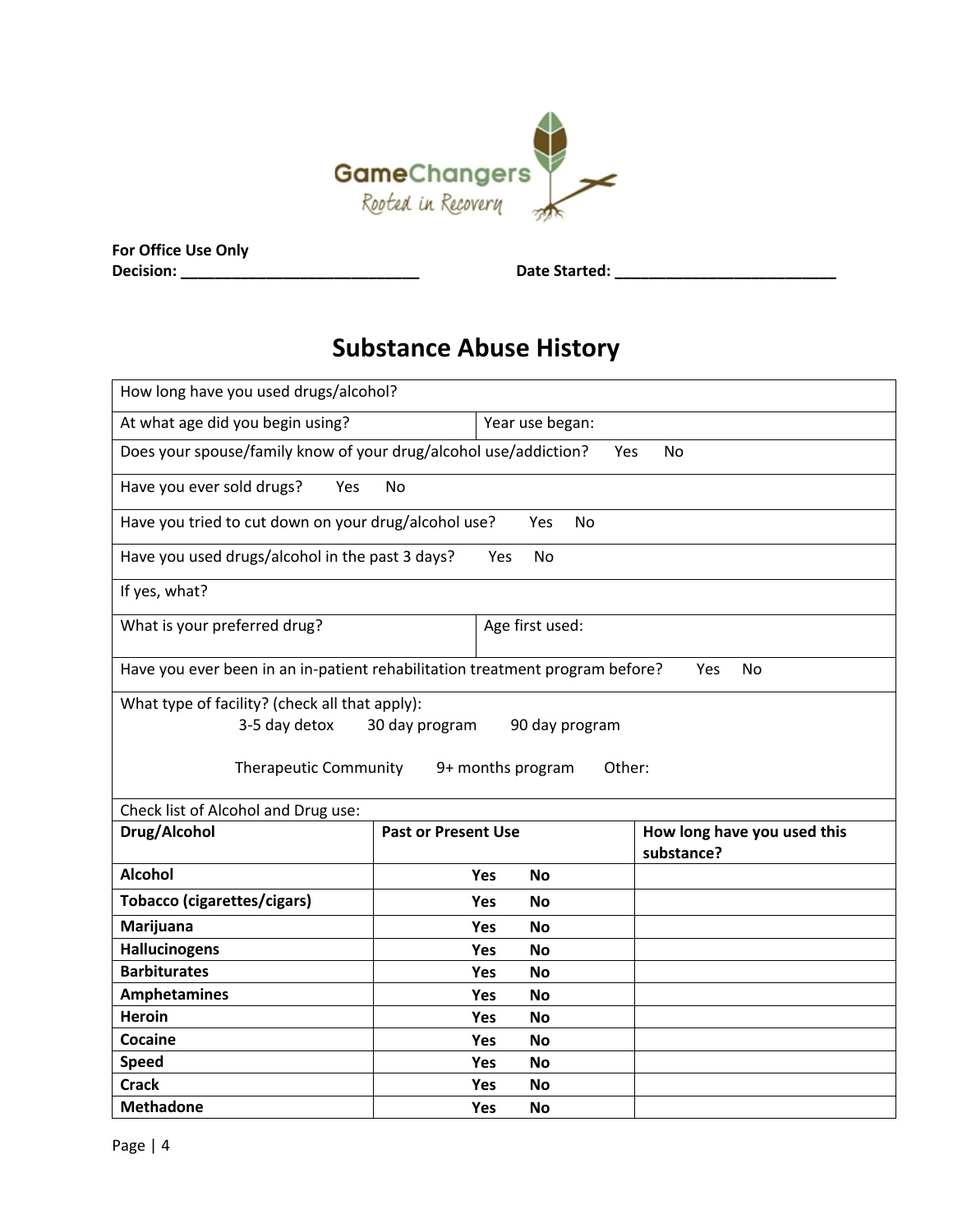

| <b>For Office Use Only</b> |  |  |
|----------------------------|--|--|
| Decision:                  |  |  |

**Decision: \_\_\_\_\_\_\_\_\_\_\_\_\_\_\_\_\_\_\_\_\_\_\_\_\_\_\_\_ Date Started: \_\_\_\_\_\_\_\_\_\_\_\_\_\_\_\_\_\_\_\_\_\_\_\_\_\_**

# **Employment History**

| Occupation:                                   |          |                          |                    |                    |                      |
|-----------------------------------------------|----------|--------------------------|--------------------|--------------------|----------------------|
| Current Employer:                             |          | <b>Current Position:</b> |                    |                    |                      |
| List the last 3 jobs you held:                |          |                          |                    |                    |                      |
| Employer                                      | Position | Dates Employed           |                    | Reason for Leaving | Attitude towards Job |
|                                               |          |                          |                    |                    |                      |
|                                               |          |                          |                    |                    |                      |
|                                               |          |                          |                    |                    |                      |
| Have you served in the military?<br>Yes<br>No |          |                          |                    |                    |                      |
| Type of service:<br>Enlisted                  | Drafted  | <b>Branch</b><br>Tour    | Reserves           | Combat<br>None     |                      |
| Stationed at:                                 |          |                          | Type of discharge: |                    |                      |

## **Criminal History**

| Are you mandated by the Courts to attend a program?<br><b>Yes</b><br>No |            |  |  |  |
|-------------------------------------------------------------------------|------------|--|--|--|
| Are you currently on probation?<br><b>Yes</b><br>No.                    |            |  |  |  |
| Are you currently on parole?<br><b>Yes</b><br><b>No</b>                 |            |  |  |  |
| <b>Probation Officer Name:</b>                                          | Telephone: |  |  |  |
| Attorney:                                                               | Telephone: |  |  |  |